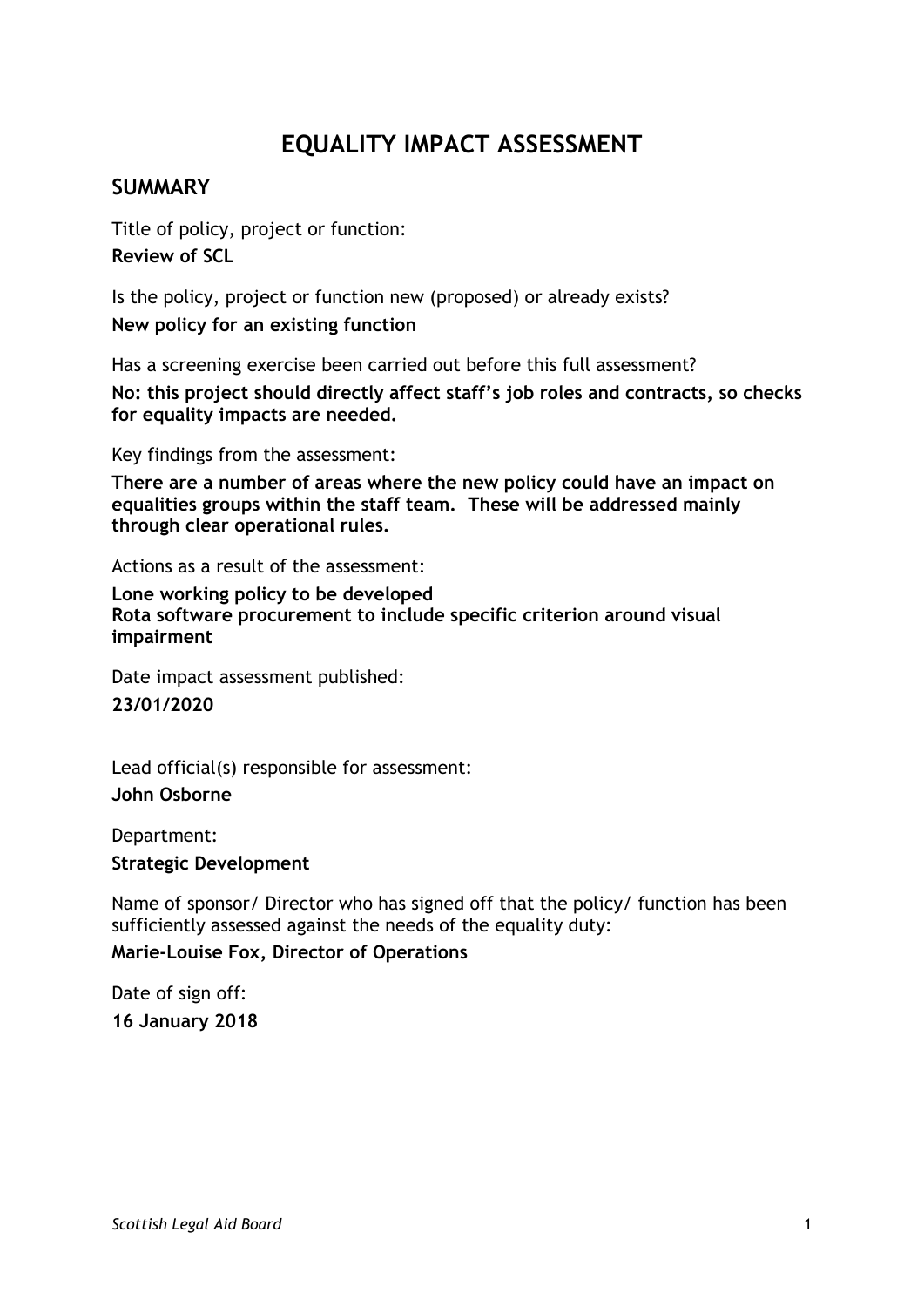### **Step 1 - Examine the information available to assess likely impact of the function/ policy on different equality groups**

### **1.1 Describe the policy, project or function. What does it aim to do? What and who will it affect?**

The project aims to deliver an operating model for the SCL in time for CJA implementation. Included within scope of the operating model is:

- 1. Developing options and recommendations for a remit for the SCL under the CJA
- 2. A documented organisational design, including revised job descriptions and contracts where necessary and appropriate
- 3. Operational guidance to cover key scenarios

Included in scope of the project are all aspects of organisational design including the development of job descriptions and the development of new contracts. New contracts will be subject to SLAB's bargaining unit framework agreement. Managing the transition to the new system and monitoring implementation will be part of the project.

The organisational design workstream will involve aligning the structure of the SCL with the agreed operating model by:

- Understanding the business processes, workflows, roles and responsibilities, volumes of work, activity analysis and resources
- Designing and testing new models or structures

The main outputs are listed below, which are drawn from a review of operating model frameworks. These will include recommended roles and responsibilities for key activities. This will include looking at IT needs, phone systems and location. Procurement of case management and contact handling systems are being taken forward in another project, but interim case management and recording systems are within scope. These will be recommendations to the project board.

#### Key outputs

- 1. Stakeholder map
- 2. Locations footprint
- 3. Value chain map
- 4. Organisational model
- 5. Scorecard
- 6. IT blueprint

#### *Scottish Legal Aid Board* 2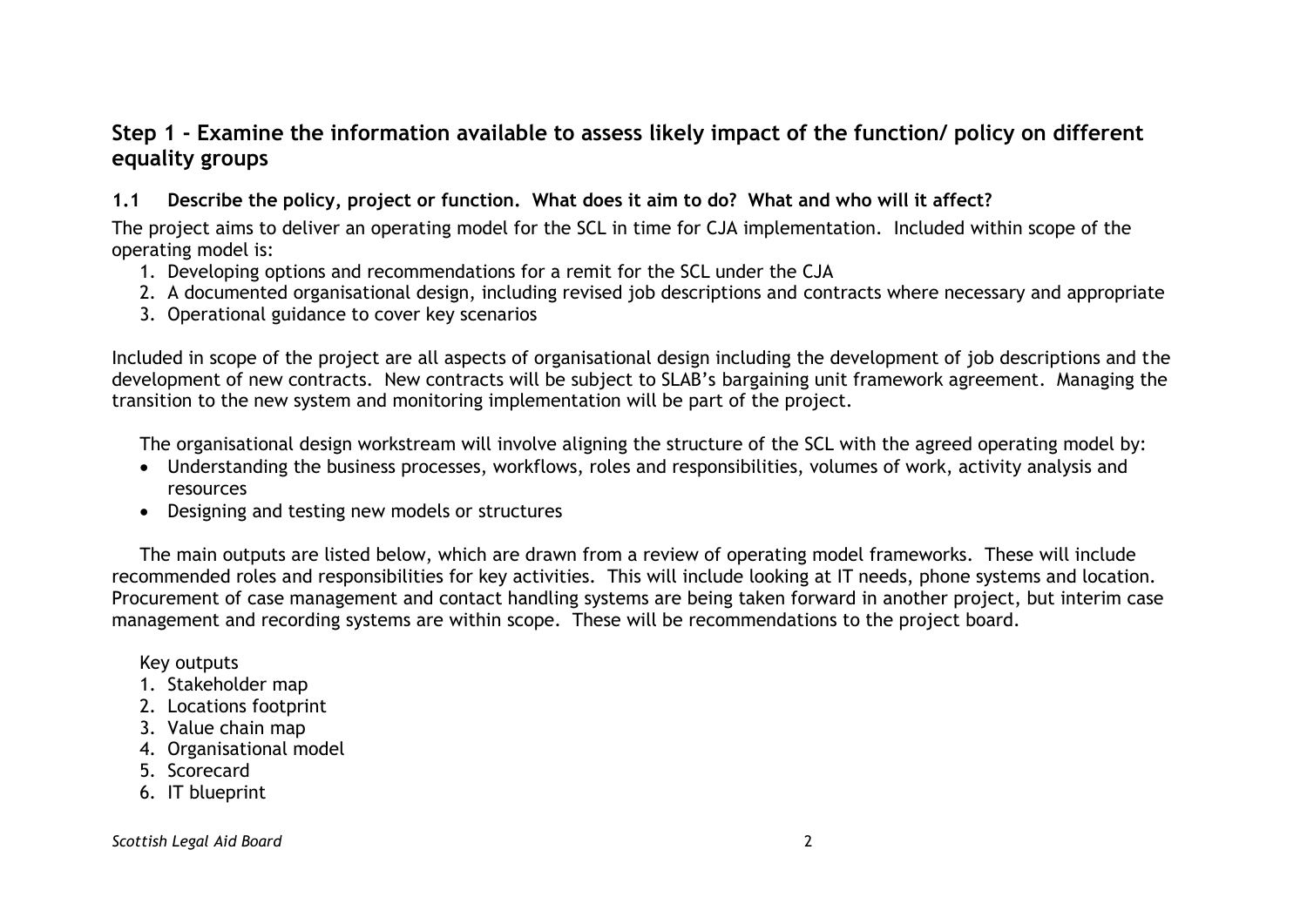- 7. Demand and capacity analysis
- 8. Operational process mapping

Key outputs from the organisational design process will be used to develop job descriptions and contracts for agreement with SLAB's recognised trade union.

The revised process and organisational model will affect SCL staff and people who are in police custody who wish advice from a solicitor.

Operational guidance will be developed to ensure a smooth transition to the new way of working after the Criminal Justice Act is implemented. A new rota will be implemented as part of the new contract and way of working.

Objective 1 was specifically part of the Criminal Justice Act project. The scoring of options included factors such as maximising the number of people who could access advice, speed of access and ease of securing service. See [CJA project EqIA](file://///cifssata/Common/Common/Shared/Project%20Repository/Criminal%20Justice%20Act/CJ%20Act%20-%20draft%20EQIA%2027%20Mar%202017.docx) for impacts of the Act and SLAB's responses to these. Only those parts of the advice giving process which are directly within the control of SCL have been considered as part of this EqIA.

Objectives 2 and 3 are uniquely part of the SCL project and are the subject of this EqIA.

**1.2 What is known about each of the equality groups who might use or be affected by this policy? For evidence see [Scottish Government equality finder](http://www.scotland.gov.uk/Topics/People/Equality/Equalities/DataGrid) (contains information on equality groups and the justice system), the [SLAB](file://///cifssata/Common/Common/Shared/Equalities/Equality%20information/The%20different%20equality%20groups)  [shared drive](file://///cifssata/Common/Common/Shared/Equalities/Equality%20information/The%20different%20equality%20groups) – information on the different groups (contains other information on equality groups) and [SLAB's](http://www.slab.org.uk/about-us/what-we-do/research/index.html)  [research webpage](http://www.slab.org.uk/about-us/what-we-do/research/index.html) for information on the demographics of applicants of legal aid and solicitors providing work under legal aid.**

Current staffing complement: 13 solicitors on rota, a mix of ages and gender. Other equalities characteristics have not been declared in sufficient numbers to be used for analysis. Currently there is a mix of homeworking, police station attendances and in-office phone line shifts. Adjustments have been and are being made in respect of protected groups, such as maternity and disability.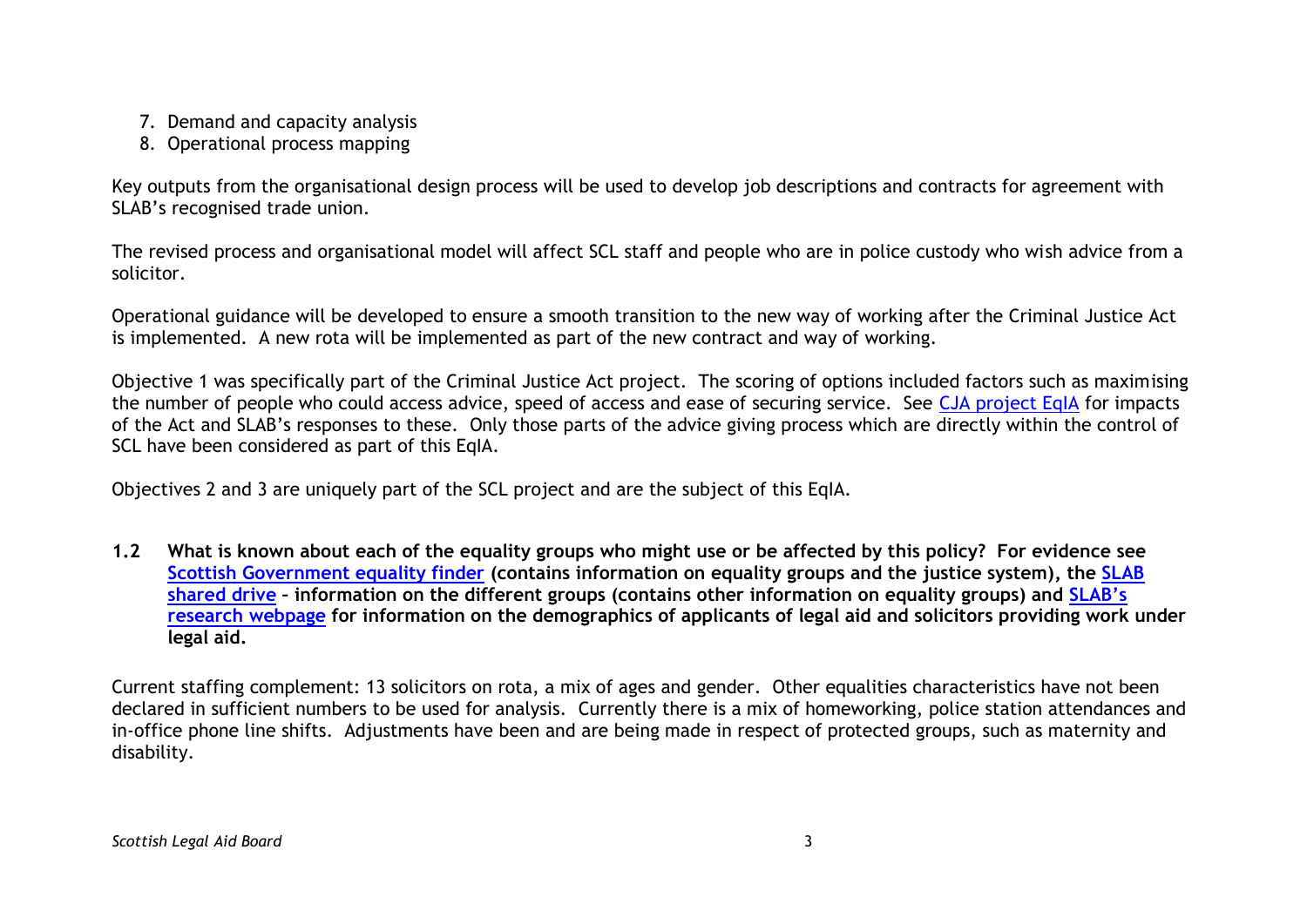Justice-wide estimates for the implementation of the CJA suggest that 13% of people detained will have a vulnerability, many of which are likely to intersect with protected characteristics.

In relation to lone working, the nature of SCL's work means that staff could be working alone at night in the vicinity of police stations, or as part of travel to and from attendance. The [Scottish Crime and Justice Survey](http://www.gov.scot/Topics/Statistics/Browse/Crime-Justice/crime-and-justice-survey/scjslatestfindings) demonstrates that women tend to feel less safe than men when thinking about walking alone at night.

Employment rates (72.9% for those aged 16-64 in 2016) are strongly patterned by certain equalities characteristics, such as for those who have a disability (42.9) and those from ethnic minorities (57.6). In relation to gender, in 2016 87.2% of men in employment were in full time employment compared to 58.3% of women. 1 Part-time working is more likely to be undertaken by women with caring responsibilities and tends to be less well paid on average than full-time work.<sup>2</sup> Lone parent households tend to be headed by women<sup>3</sup>.

### **1.3 Are there any gaps in understanding of your policy/ function in relation to equality groups?** *You should think about opportunities to fill any gaps in evidence through your consultation plans for the policy/ function at Step3.*

Whilst there are gaps in the equalities information available through SLAB's HR systems, other sources of information have been used to increase our understanding of the potential implications, such as HSE guidance, Trade Union briefings.

l

<sup>&</sup>lt;sup>1</sup> From SG equality evidence finder

<sup>2</sup> <http://www.gov.scot/Publications/2017/03/5882/1>

<sup>&</sup>lt;sup>3</sup> [OPFS factsheet](https://www.google.co.uk/url?sa=t&rct=j&q=&esrc=s&source=web&cd=9&ved=0ahUKEwjDzsqhx4TYAhXSLlAKHcHBDngQFgheMAg&url=https%3A%2F%2Fvhscotland.org.uk%2Fwp-content%2Fuploads%2F2016%2F12%2FSINGLE-MOTHERS-HEALTH-AND-INEQUALITIES.doc.pdf&usg=AOvVaw2g_eZgvSuohjXaIbIGKfsR)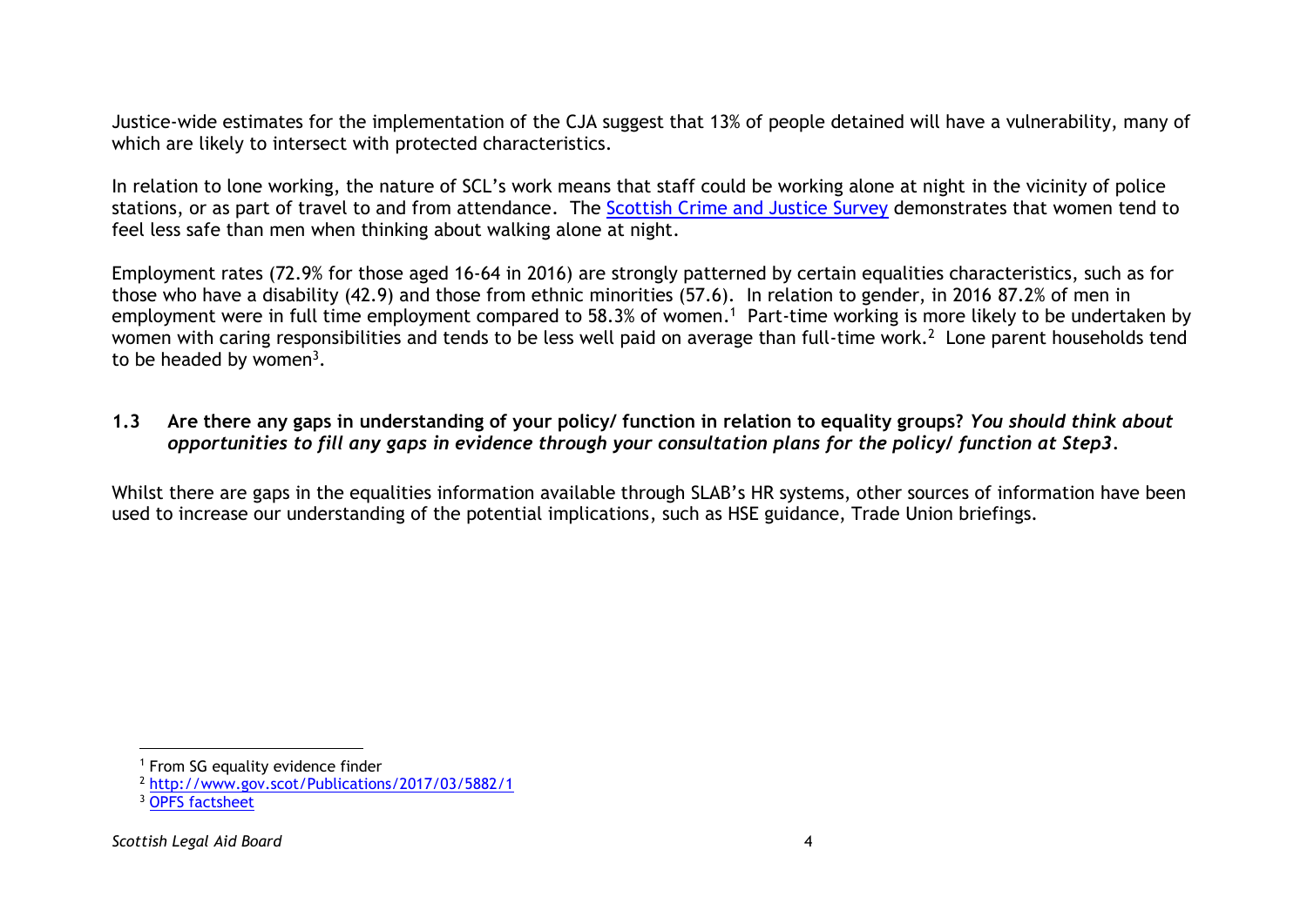### **Step 2 - Impacts on priority characteristics and suggested steps to address these**

**Does the policy/ function have any impacts (whether intended or unintended, positive or negative) on any of the equality groups? Describe for each group the ways in which the policy, as it is planned or as it operates, might have negative and/ or positive impacts. You should answer these three questions for each group:** 

**1) Is there potential for discrimination?** 

**2) Is there potential for developing good relations?**

**3) Is there potential to advance equality of opportunity?**

### **Race**

Is there any potential impact on this group? Yes *Please explain your answer:*

The potential impact only falls to SCL staff, as exploration of the issue for clients as part of the process mapping work has shown there to be no impact in relation to interpreter services accessed / provided specifically by SCL. Additionally, the impact that new SCL processes can make on clients cannot be differentiated by protected characteristic (i.e. it is not possible to prioritise or de-prioritise calls/ attendances systematically).

For SCL staff, decisions on allocation of attendance requests (in Scotland / cross-border) or requests to do off-shift phoneline work should be subject to clear rules, to avoid the possibility of discrimination by individuals. A degree of discretion and consideration of appropriate equalities-related issues will be part of those rules to be applied by the manager.

Rota patterns should normally be the same for all solicitors, unless reasonable adjustments are needed, which could be built into shift-swapping rules and rota design.

SLAB's recruitment policies and practices mean that no-one from this group will be subject to discrimination, but there is an opportunity to promote job roles in a way that encourages more applications from people who belong to minority ethnic groups.

SLAB's wider work to raise awareness and train staff on equalities issues will help to mitigate any risk of direct or indirect discrimination.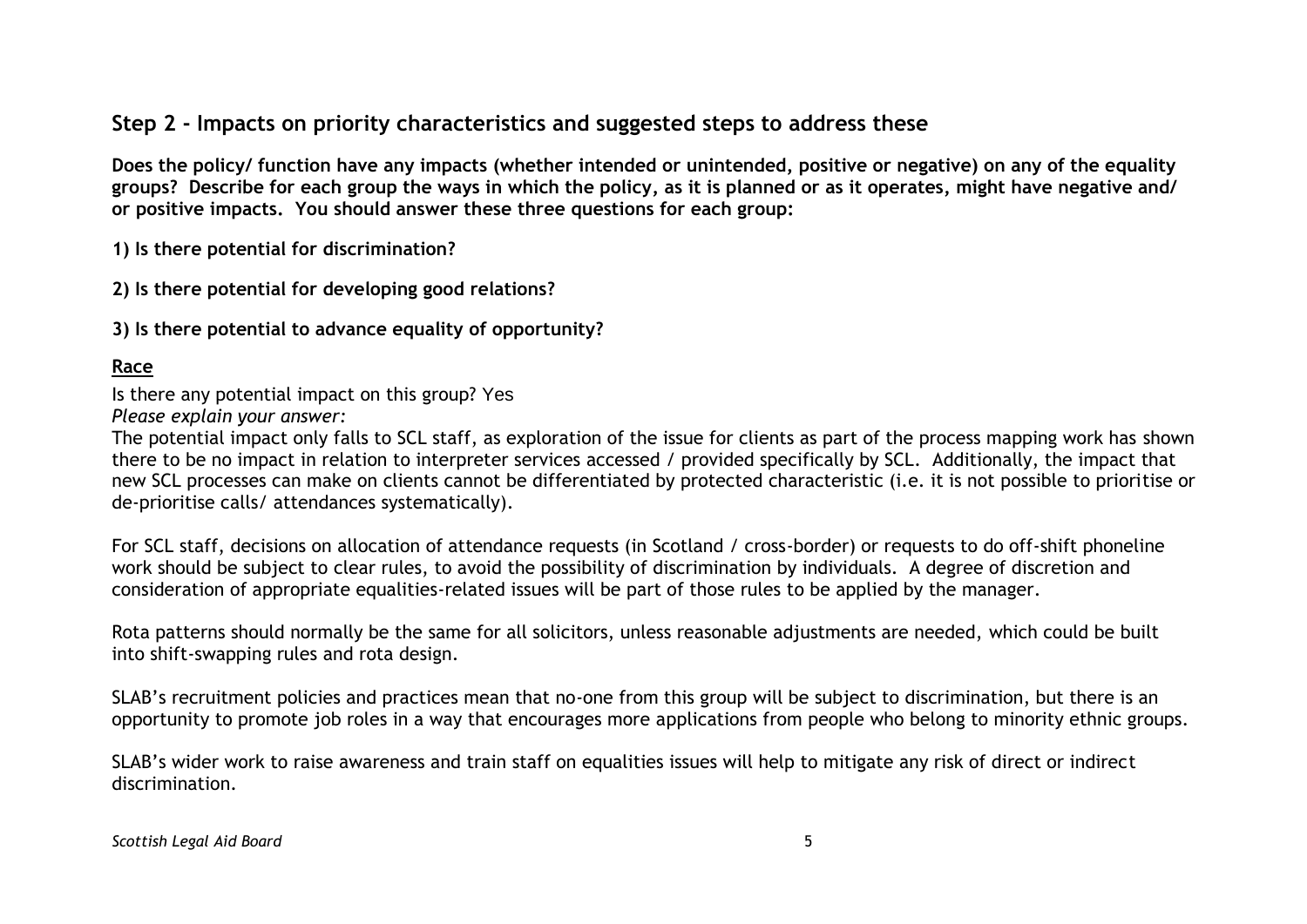1) Yes – although SLAB's wider set of corporate policies and procedures, such as dignity at work and the grievance procedure, help to mitigate this potential.

2) No

3) Yes. Ensuring clear operational guidance in both the day-to-day operation of SCL and the development and management of rotas. Where externally advertised, the recruitment campaign should be designed to encourage applications from minority ethnic groups.

### **Sex (gender)**

Is there any potential impact on this group?Yes

*Please explain your answer:*

The potential impact only falls to SCL staff, as the impact that new SCL processes can make on clients cannot be differentiated by protected characteristic (i.e. it is not possible to prioritise or de-prioritise calls/ attendances systematically).

For SCL staff, decisions on allocation of attendance requests (in Scotland / cross-border) or requests to do off-shift phoneline work should be subject to clear rules, to avoid the possibility of discrimination by individuals. A degree of discretion and consideration of appropriate equalities-related issues will be part of those rules to be applied by the manager.

Rota patterns should normally be the same for all solicitors, unless reasonable adjustments are needed, which could be built into shift-swapping rules and rota design. Rota patterns currently being considered could accommodate part-time working as either relief work<sup>4</sup> or by "sharing a line" in a rota with another part-time worker. This would need to be subject to close cooperation between employees and the manager. The nature of the 24/7 role of the SCL means that childcare may be less readily available for employees in this role than those who work other patterns (such as 9-5, Monday to Friday).

Ensuring that the SCL staff as a group rotate through both night and day shifts for health and safety reasons<sup>5</sup> means it is unlikely that an employee could access only day shifts in a part-time rota to help with access to childcare.

SLAB's wider work to raise awareness and train staff on equalities issues will help to mitigate any risk of direct or indirect discrimination.

l <sup>4</sup> <http://shift-work.com/shift-schedule-issues/relief-crews/>

<sup>5</sup> <http://www.acas.org.uk/index.aspx?articleid=3877>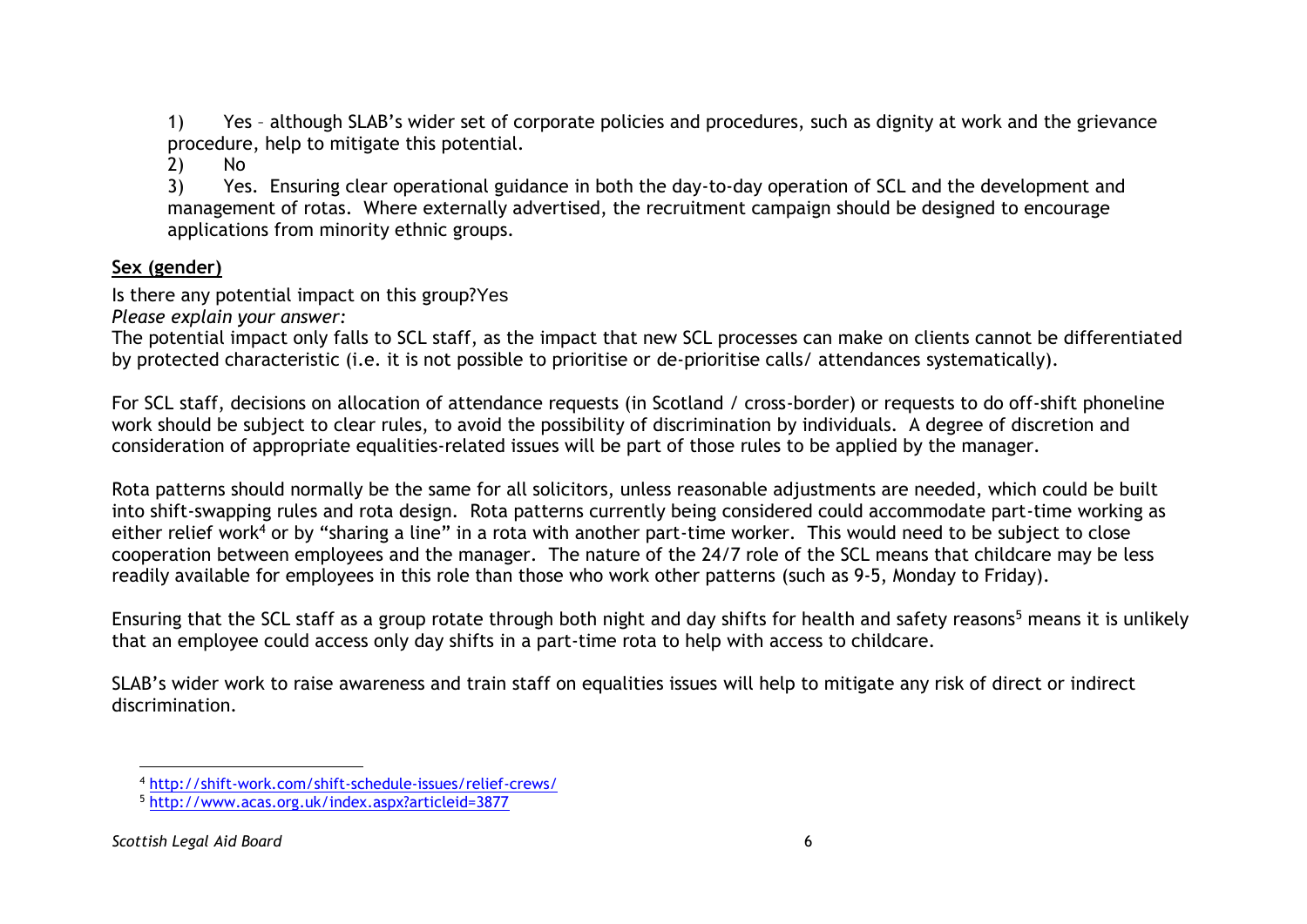Lone working at night may be more unattractive for women, in line with general perceptions of safety, although the nature of lone working is not changing as a result of the review

1) Yes – although SLAB's wider set of corporate policies and procedures, such as dignity at work and the grievance procedure, help to mitigate this potential.

2) No

3) Yes. Ensuring clear operational guidance in both the day-to-day operation of SCL and the development and management of rotas. SLAB putting in place a lone working policy. Job adverts could include the ability to accommodate part-time work, subject to either relief shifts being needed or another worker willing to "share a line". Rota patterns will be subject to review, which presents an opportunity to further consider their structure in order to offer adjustments.

#### **Gender reassignment**

Is there any potential impact on this group? Yes

For SCL staff, decisions on allocation of attendance requests (in Scotland / cross-border) or requests to do off-shift phoneline work should be subject to clear rules, to avoid the possibility of discrimination by individuals. A degree of discretion and consideration of appropriate equalities-related issues will be part of those rules to be applied by the manager.

Rota patterns should normally be the same for all solicitors, unless reasonable adjustments are needed, which could be built into shift-swapping rules and rota design.

SLAB's wider work to raise awareness and train staff on equalities issues will help to mitigate any risk of direct or indirect discrimination.

1) Yes – although SLAB's wider set of corporate policies and procedures, such as dignity at work and the grievance procedure, help to mitigate this potential.

2) No

3) Yes - ensuring clear operational guidance in both the day-to-day operation of SCL and the development and management of rotas.

### **Disability**

Is there any potential impact on this group? Yes *Please explain your answer:*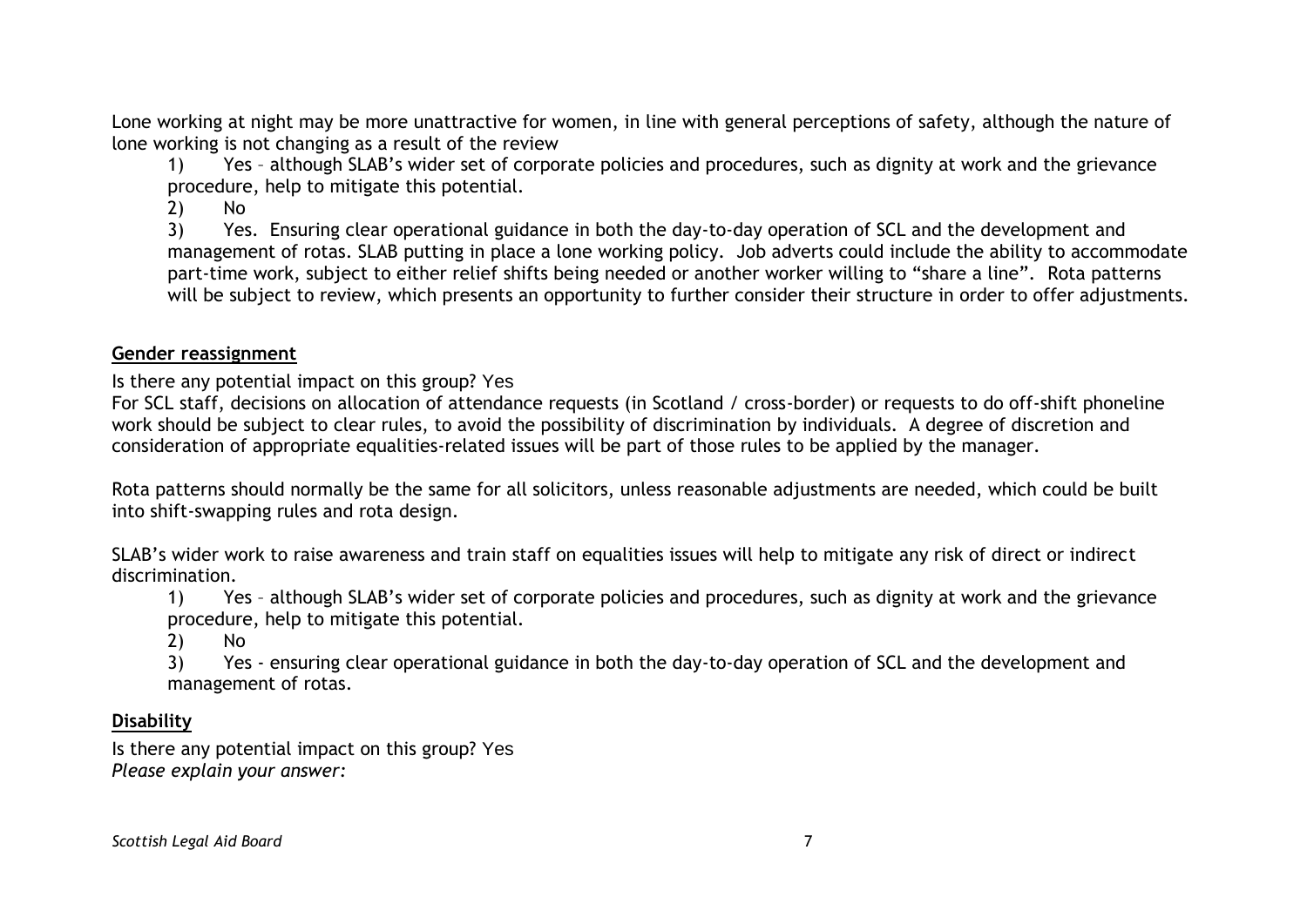For SCL staff, decisions on allocation of attendance requests (in Scotland / cross-border) or requests to do off-shift phoneline work should be subject to clear rules, to avoid the possibility of discrimination by individuals. A degree of discretion and consideration of appropriate equalities-related issues will be part of those rules to be applied by the manager.

Rota patterns should normally be the same for all solicitors, unless reasonable adjustments are needed, which could be built into shift-swapping rules and rota design. Rota patterns currently being considered could accommodate part-time working as either relief work<sup>6</sup> or by "sharing a line" in a rota with another part-time worker. This would need to be subject to close cooperation between employees and the manager.

Current rota patterns being considered combine phone-line shifts and attendance shifts, which presents limited opportunity for offering shifts that may better accommodate certain needs: for example, if someone is seeking to work phone-line only shifts due to physical access requirements.

Ensuring that the SCL staff as a group rotate through both night and day shifts for health and safety reasons<sup>7</sup> means it is unlikely that an employee could access only day or night shifts in a part-time rota as an adjustment for a disability.

SLAB's wider work to raise awareness and train staff on equalities issues will help to mitigate any risk of direct or indirect discrimination.

People may have medical conditions or disabilities that make it more difficult to work alone, although the nature of lone working is not changing as a result of the review.

1) Yes – although SLAB's wider set of corporate policies and procedures, such as dignity at work and the grievance procedure, help to mitigate this potential.

2) Yes – new IT systems should offer ability to interact with software / hardware which helps people with visual or auditory impairments

3) Yes - ensuring clear operational guidance in both the day-to-day operation of SCL and the development and management of rotas. SLAB putting in place a lone working policy. Job adverts could include the ability to accommodate part-time work, subject to either relief shifts being needed or another worker willing to "share a line". Rota patterns will be subject to review, which presents an opportunity to further consider their structure in order to offer adjustments.

l

<sup>6</sup> <http://shift-work.com/shift-schedule-issues/relief-crews/>

<sup>7</sup> <http://www.acas.org.uk/index.aspx?articleid=3877>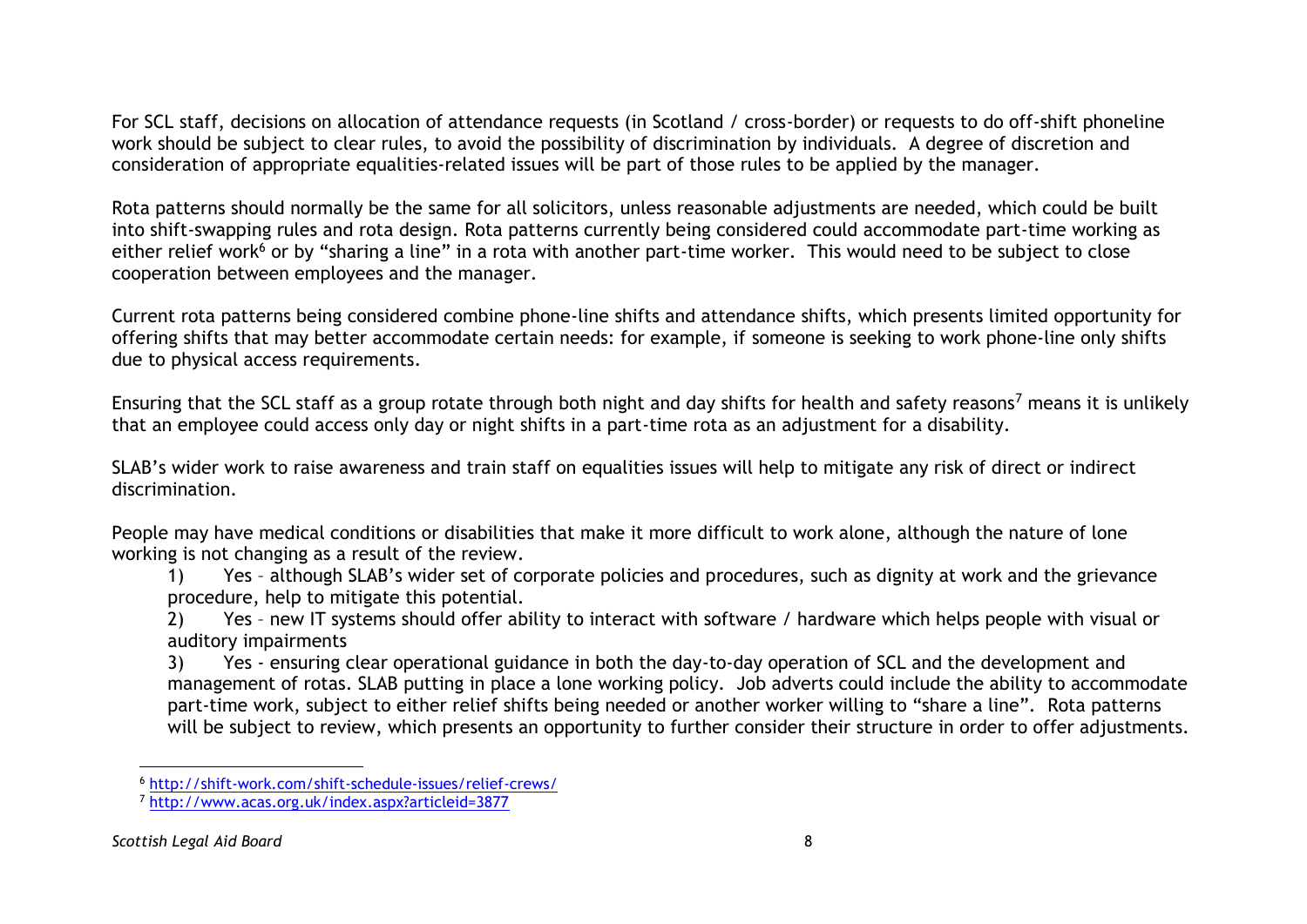### **Pregnancy and maternity**

Is there any potential impact on this group? Yes *Please explain your answer:*

For SCL staff, decisions on allocation of attendance requests (in Scotland / cross-border) or requests to do off-shift phoneline work should be subject to clear rules, to avoid the possibility of discrimination by individuals. A degree of discretion and consideration of appropriate equalities-related issues will be part of those rules to be applied by the manager.

Rota patterns should normally be the same for all solicitors, unless reasonable adjustments are needed, which could be built into shift-swapping rules and rota design.

Current rota patterns being considered combine phone-line shifts and attendance shifts, which presents limited opportunity for offering shifts that may better accommodate certain needs: for example, if someone is seeking to work phone-line only shifts.

SLAB's wider work to raise awareness and train staff on equalities issues will help to mitigate any risk of direct or indirect discrimination.

Lone working may be more unattractive for those who are pregnant, although the nature of lone working is not changing as a result of the review.

1) Yes – although SLAB's wider set of corporate policies and procedures, such as dignity at work and the grievance procedure, help to mitigate this potential.

2) No

3) Yes - ensuring clear operational guidance in both the day-to-day operation of SCL and the development and management of rotas. SLAB putting in place a lone working policy. Rota patterns will be subject to review, which presents an opportunity to further consider their structure in order to offer adjustments.

### **Religion and belief**

Is there any potential impact on this group? Yes

*Please explain your answer:*

For SCL staff, decisions on allocation of attendance requests (in Scotland / cross-border) or requests to do off-shift phoneline work should be subject to clear rules, to avoid the possibility of discrimination by individuals. A degree of discretion and consideration of appropriate equalities-related issues will be part of those rules to be applied by the manager.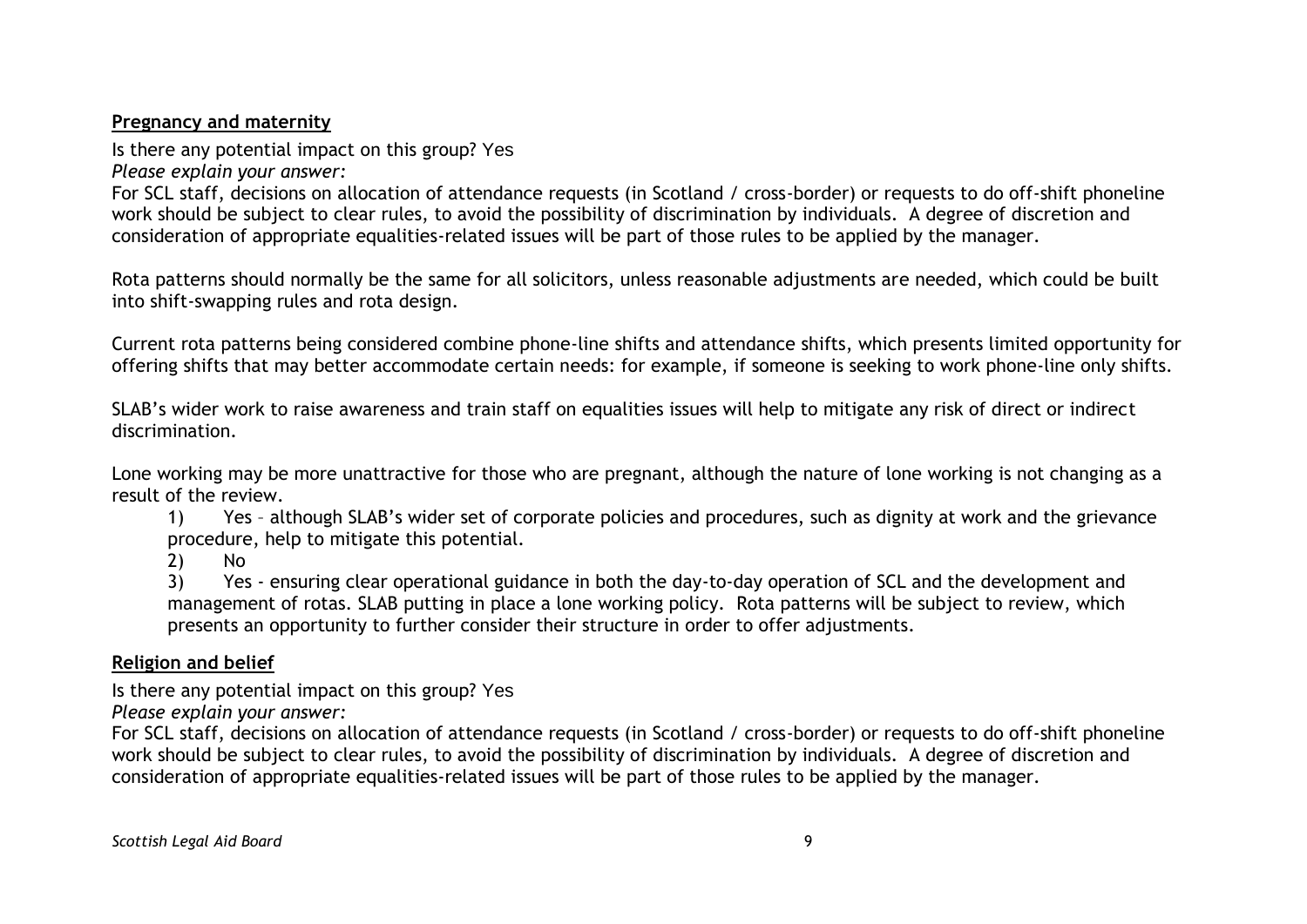Rota patterns should normally be the same for all solicitors, unless reasonable adjustments are needed, which could be built into shift-swapping rules and rota design.

SLAB's wider work to raise awareness and train staff on equalities issues will help to mitigate any risk of direct or indirect discrimination.

1) Yes – although SLAB's wider set of corporate policies and procedures, such as dignity at work and the grievance procedure, help to mitigate this potential.

2) No

3) Yes - ensuring clear operational guidance in both the day-to-day operation of SCL and the development and management of rotas.

#### **Age**

Is there any potential impact on this group? Yes

*Please explain your answer:*

The potential impact only falls to SCL staff, as the impact that new SCL processes can make on clients cannot be differentiated by protected characteristic (i.e. it is not possible to prioritise or de-prioritise calls/ attendances systematically).

For SCL staff, decisions on allocation of attendance requests (in Scotland / cross-border) or requests to do off-shift phoneline work should be subject to clear rules, to avoid the possibility of discrimination by individuals. A degree of discretion and consideration of appropriate equalities-related issues will be part of those rules to be applied by the manager.

Rota patterns should normally be the same for all solicitors, unless reasonable adjustments are needed, which could be built into shift-swapping rules and rota design.

SLAB's wider work to raise awareness and train staff on equalities issues will help to mitigate any risk of direct or indirect discrimination.

1) Yes – although SLAB's wider set of corporate policies and procedures, such as dignity at work and the grievance procedure, help to mitigate this potential.

2) No

3) Yes - ensuring clear operational guidance in both the day-to-day operation of SCL and the development and management of rotas.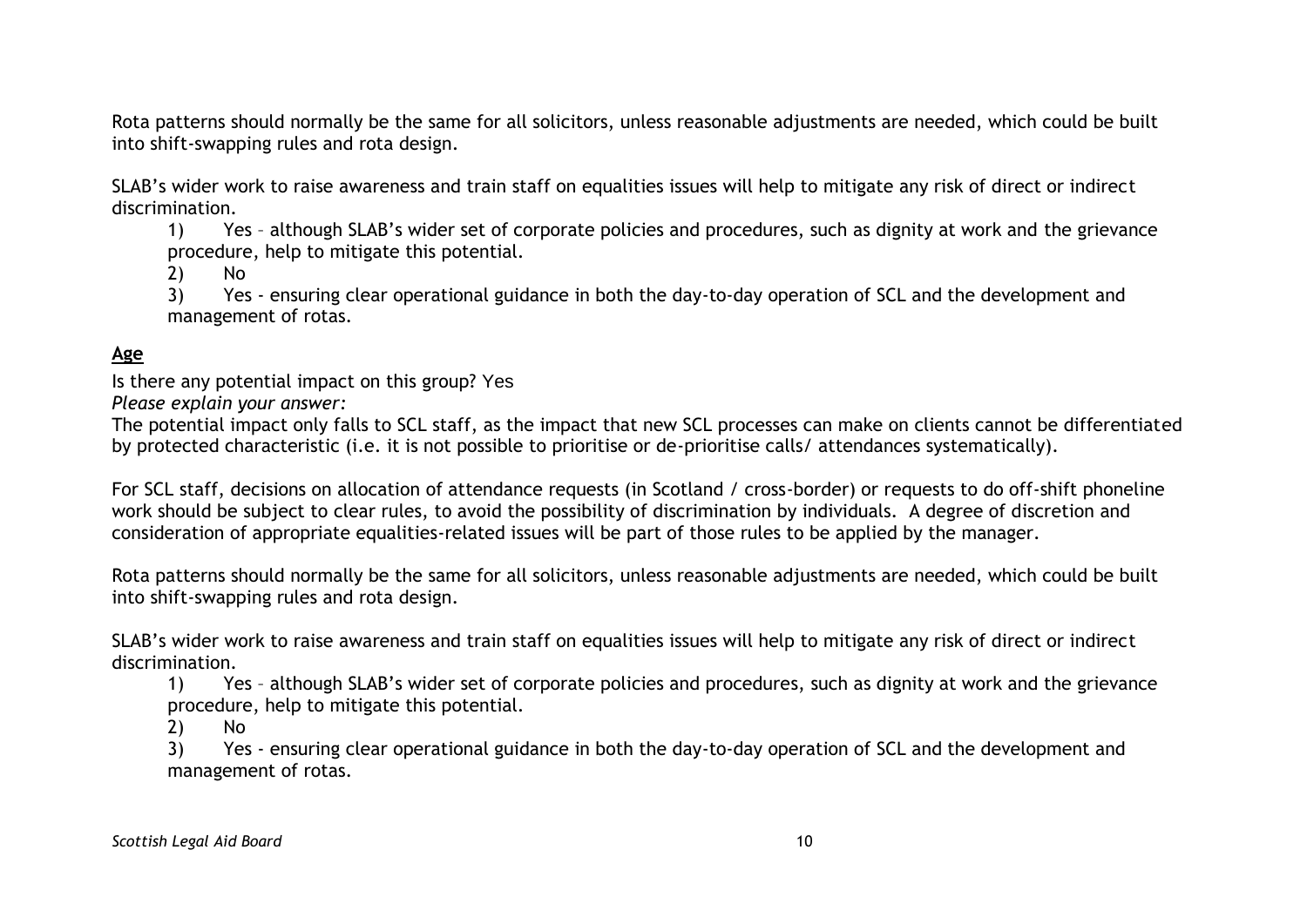### **Marriage and civil partnership**

Is there any potential impact on this group? Yes

*Please explain your answer:*

The potential impact only falls to SCL staff, as the impact that new SCL processes can make on clients cannot be differentiated by protected characteristic (i.e. it is not possible to prioritise or de-prioritise calls/ attendances systematically).

For SCL staff, decisions on allocation of attendance requests (in Scotland / cross-border) or requests to do off-shift phoneline work should be subject to clear rules, to avoid the possibility of discrimination by individuals. A degree of discretion and consideration of appropriate equalities-related issues will be part of those rules to be applied by the manager.

Rota patterns should normally be the same for all solicitors, unless reasonable adjustments are needed, which could be built into shift-swapping rules and rota design.

SLAB's wider work to raise awareness and train staff on equalities issues will help to mitigate any risk of direct or indirect discrimination.

1) Yes – although SLAB's wider set of corporate policies and procedures, such as dignity at work and the grievance procedure, help to mitigate this potential.

2) No

3) Yes - ensuring clear operational guidance in both the day-to-day operation of SCL and the development and management of rotas.

### **Sexual orientation**

Is there any potential impact on this group? Yes

*Please explain your answer:*

The potential impact only falls to SCL staff, as the impact that new SCL processes can make on clients cannot be differentiated by protected characteristic (i.e. it is not possible to prioritise or de-prioritise calls/ attendances systematically).

For SCL staff, decisions on allocation of attendance requests (in Scotland / cross-border) or requests to do off-shift phoneline work should be subject to clear rules, to avoid the possibility of discrimination by individuals. A degree of discretion and consideration of appropriate equalities-related issues will be part of those rules to be applied by the manager.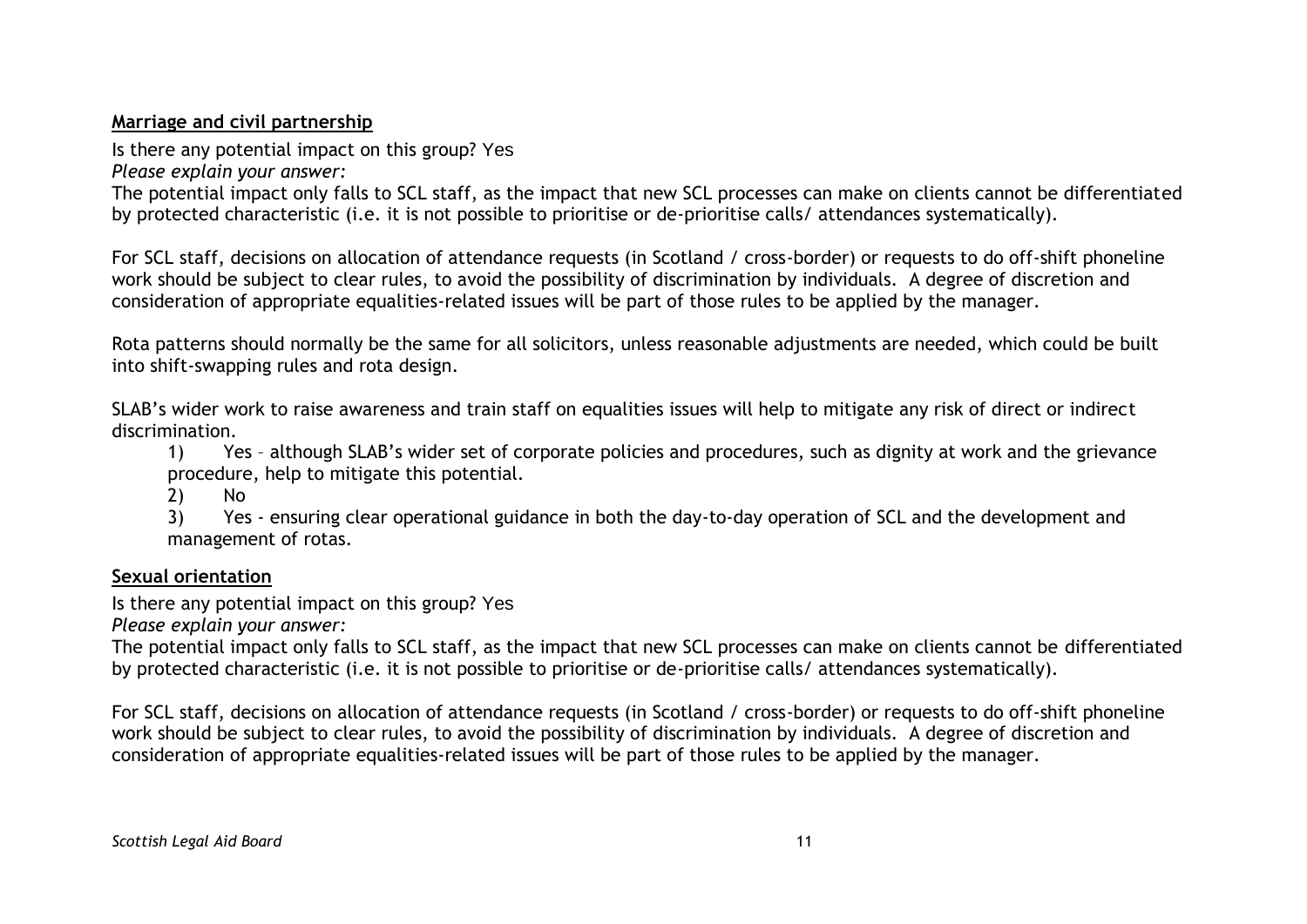Rota patterns should normally be the same for all solicitors, unless reasonable adjustments are needed, which could be built into shift-swapping rules and rota design.

SLAB's wider work to raise awareness and train staff on equalities issues will help to mitigate any risk of direct or indirect discrimination.

1) Yes – although SLAB's wider set of corporate policies and procedures, such as dignity at work and the grievance procedure, help to mitigate this potential.

2) No

3) Yes - ensuring clear operational guidance in both the day-to-day operation of SCL and the development and management of rotas.

#### **Where there is potential for indirect/ direct discrimination, what can you do to reduce or eliminate this risk?**

As noted above, by ensuring clear operational guidance in both the day-to-day operation of SCL and the development and management of rotas. By advertising external posts in a way that encourages applications from key under-represented groups such as women, people with a disability and people from an ethnic minority. Future review of the rota will be a key point at which to assess whether further flexibility in rota design is possible or necessary.

The level of flexibility envisaged in the rota and associated operating procedures is the maximum that could allow SLAB to meet the core requirement of 24/7 cover for the phoneline and attendances, given the level of uncertainty around how the CJA will operate and impact on SCL demands.

This includes that rota patterns will normally be the same for all solicitors, unless adjustments are needed, which could be built into shift-swapping rules and rota design. Rota patterns currently being considered could accommodate part-time working as either relief work or by "sharing a line" in a rota with another part-time worker. This would need to be subject to close cooperation between employees and the manager. Shift swapping rules should incorporate a degree of discretion and consideration of appropriate equalities-related issues will be part of those rules to be applied by the manager.

The review of the rota and EqIA in the second half of 2018 gives a chance to reconsider the potential level of flexibility in light of new information on the operation of the CJA and the functioning of the new rota.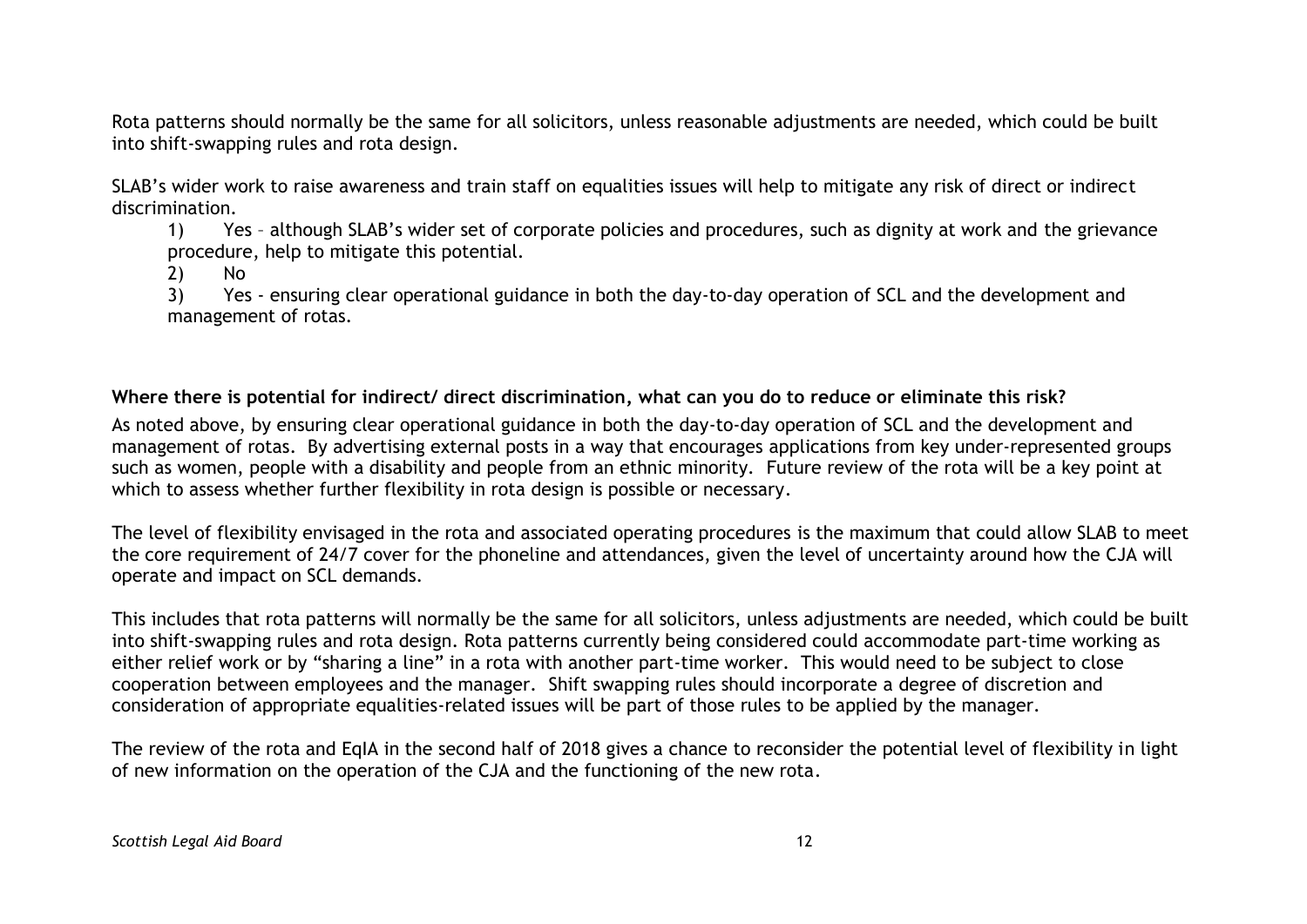### **Do you need to make changes to your policy or function on the basis of this assessment?**

The requirement to ensure clear rules are in place for operational management of the service now have the added weight of being necessary to avoid potential discrimination. Considerations around equalities have been part of ongoing developments within the project: for example, they were taken into account as part of decision-making around allowing shift swaps and in considering whether the SCL could prioritise calls for certain groups of clients.

Rota software procurement should offer ability to interact with software / hardware which helps people with visual impairments. Case management software or new telephony systems are outwith scope, but the findings of this impact assessment will be shared with relevant staff.

**What is the likely impact of these changes on the plans for the policy/ function? (resources, cost, timings etc.)** None: these are already being factored into the elements of the policy that are within scope.

### **Step 3 - Consultation and stakeholder engagement**

### **Do you/did you have any consultation/ involvement planned for the policy/ function?**

Yes

SCL managers and solicitors will be involved in developing the organisational design and the detailed business process model, including in developing new rotas. Consideration of equalities impacts has been be part of these discussions and developments.

### **What do you hope to achieve from your consultation/ involvement?**

Consideration of possible equalities impacts, including through obtaining preferences for patterns of working in rota design.

**List the main stakeholder agencies that you intend to or have already discussed this policy with. Give details of any equality groups represented.**

SCL solicitors / managers; SLAB's union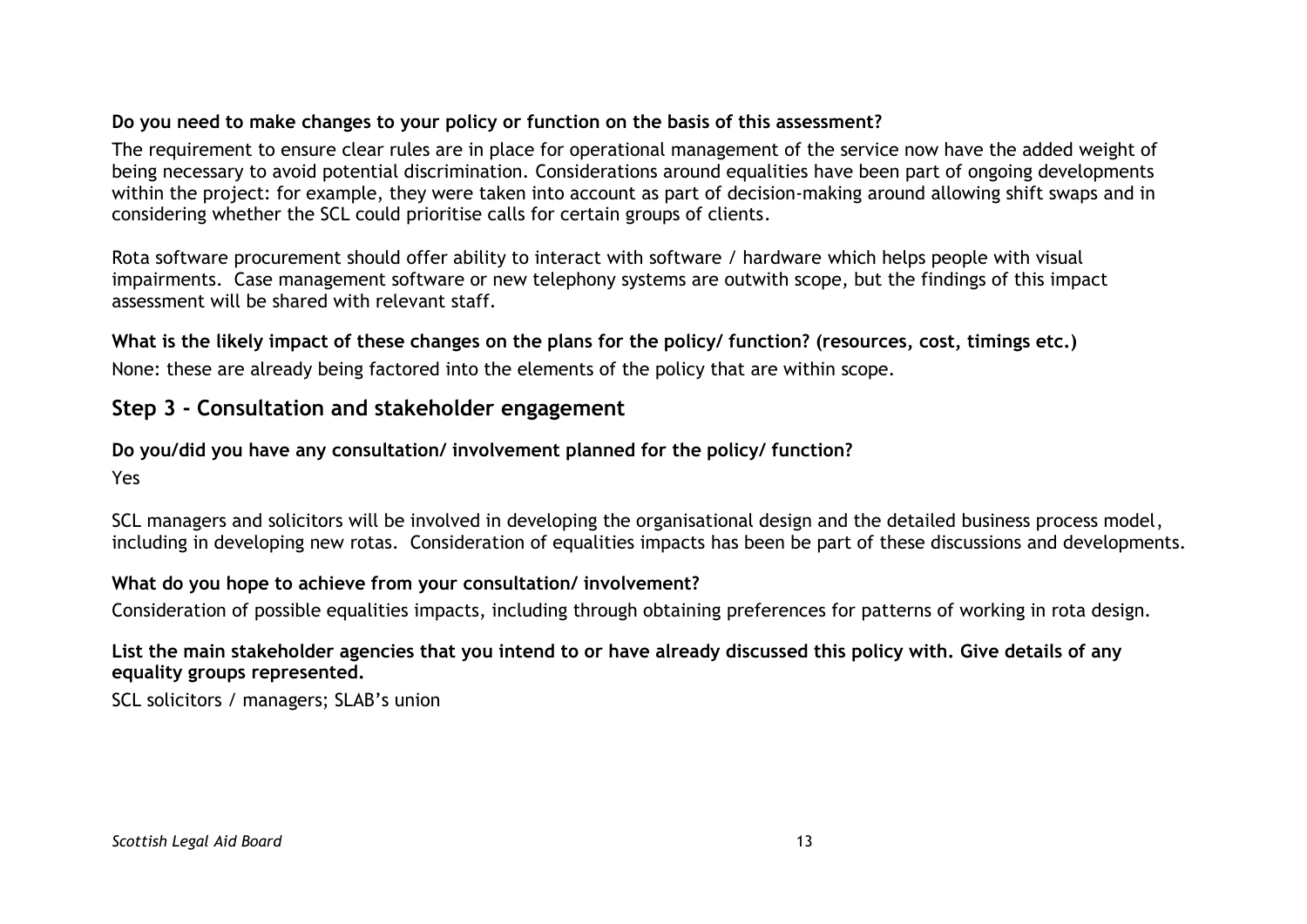### **Step 4 - Discuss and review the assessment with decision makers and governance structures**

You **must** discuss the results with senior decision makers before you finalise the assessment.

### **Give details of the governance structures you will report, or have already reported, to about this assessment** SCL Review Project Board – SRO is Marie-Louise Fox

#### **If you have presented the results of the assessment to the groups you have listed above please include the date you presented to each group listed.**

Initial review of potential impacts considered by project board on 30 October 2017. Full equality impact assessment considered by project board on 4 December 2017, 15 December 2017 and 16 January 2018.

#### **Will there be any changes made to the plans for the policy/ function or actions as a result of this assessment?** Yes

#### **If yes, give details of likely changes and actions arising from this assessment.**

Schedule of requirements for software to help manage rotas, along with the assessment of the tenders, will include ability to interact with software / hardware which helps people with visual impairments.